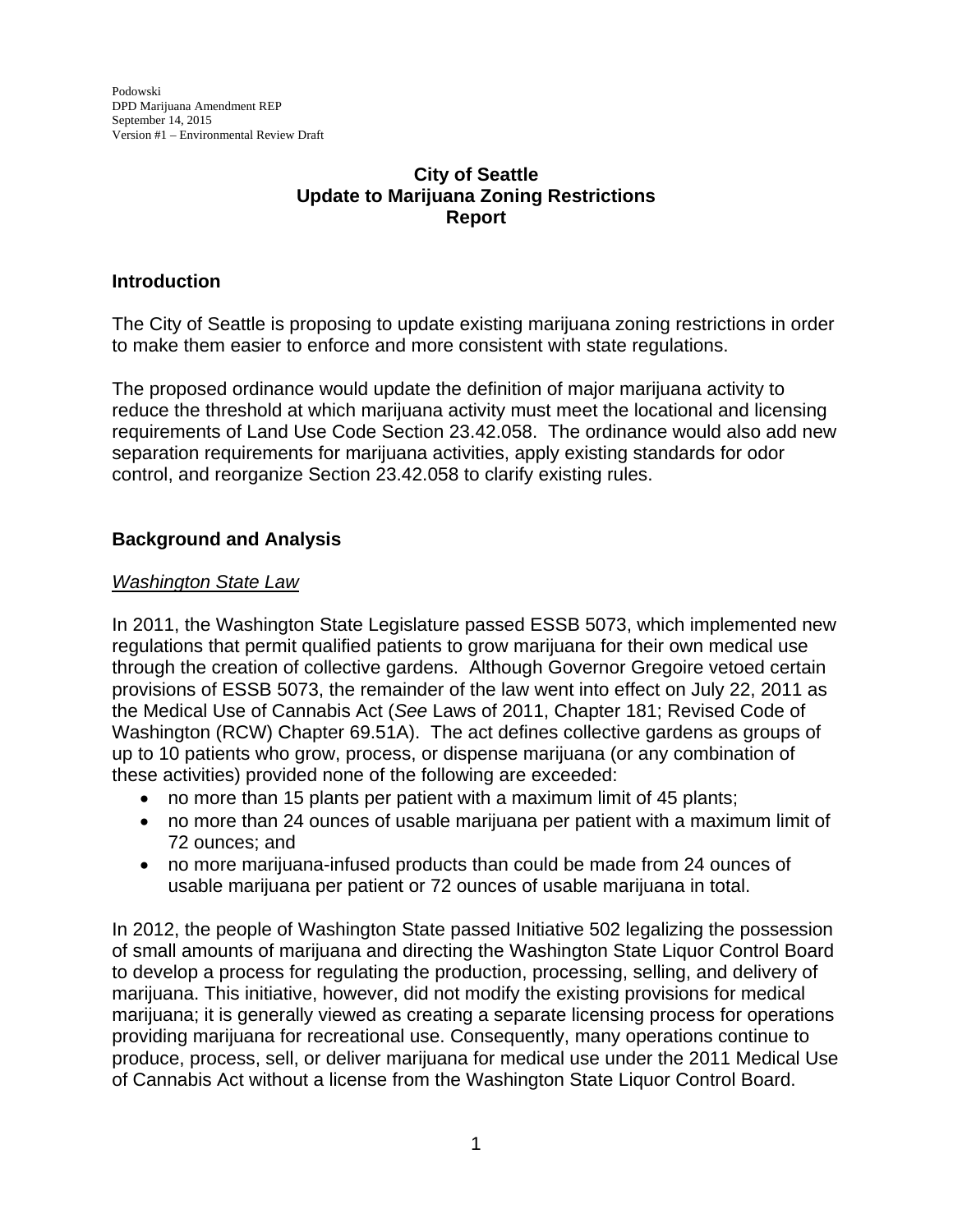In 2015, the Washington State Legislature passed SSB 5052 to align the recreational and medical marijuana markets. As part of this legislation, the allowance for Collective Gardens be eliminated as of July 1, 2016 and be replaced with a new allowance for Cooperatives. Cooperatives allow groups of up to 4 patients who grow and process for their own medical use provided the cooperative:

- is registered with the Washington Liquor and Cannabis Board (formerly the Liquor Control Board)
- is located within a residence:
- is not located within 1 mile of a marijuana retailer; and
- does not grow more than the number of plants authorized by their recognition cards, up to a maximum limit of 60 plants.

## *Current Seattle Land Use Regulations*

Marijuana businesses are expected to meet all the requirements for their use category under the Land Use Code. Generally, production is considered an agriculture use, processing is considered food processing or light manufacturing, and selling or delivery is considered retail sales and services. Additionally, the Land Use Code establishes a threshold for major marijuana activity as well as locational and licensing requirements for major marijuana activity. TIP 134 summarizes rules for marijuana businesses in detail and is available at: http://web1.seattle.gov/dpd/cams/CamDetail.aspx?cn=134.

Major marijuana activity is currently defined as the production, processing, selling, or delivery of marijuana, marijuana-infused products, or usable marijuana that involves more than

- 45 marijuana plants,
- 72 ounces of useable marijuana, or
- an amount of marijuana-infused product that could reasonably be produced with 72 ounces of useable marijuana.

Activity below this threshold is allowed throughout the city without a license from the Washington Liquor and Cannabis Board, provided the use (agriculture, food processing, light manufacturing, retail sales and service) is allowed in the applicable zone. Major marijuana activity is not allowed unless it is part of a business establishment that has a license from the Washington Liquor and Cannabis Board and is not located in any of the following areas:

- Any Single-family zone;
- Any Multifamily zone;
- Any Neighborhood Commercial 1 (NC1) zone;
- Any of the following Downtown zones:
	- o Pioneer Square Mixed (PSM);
	- o International District Mixed (IDM);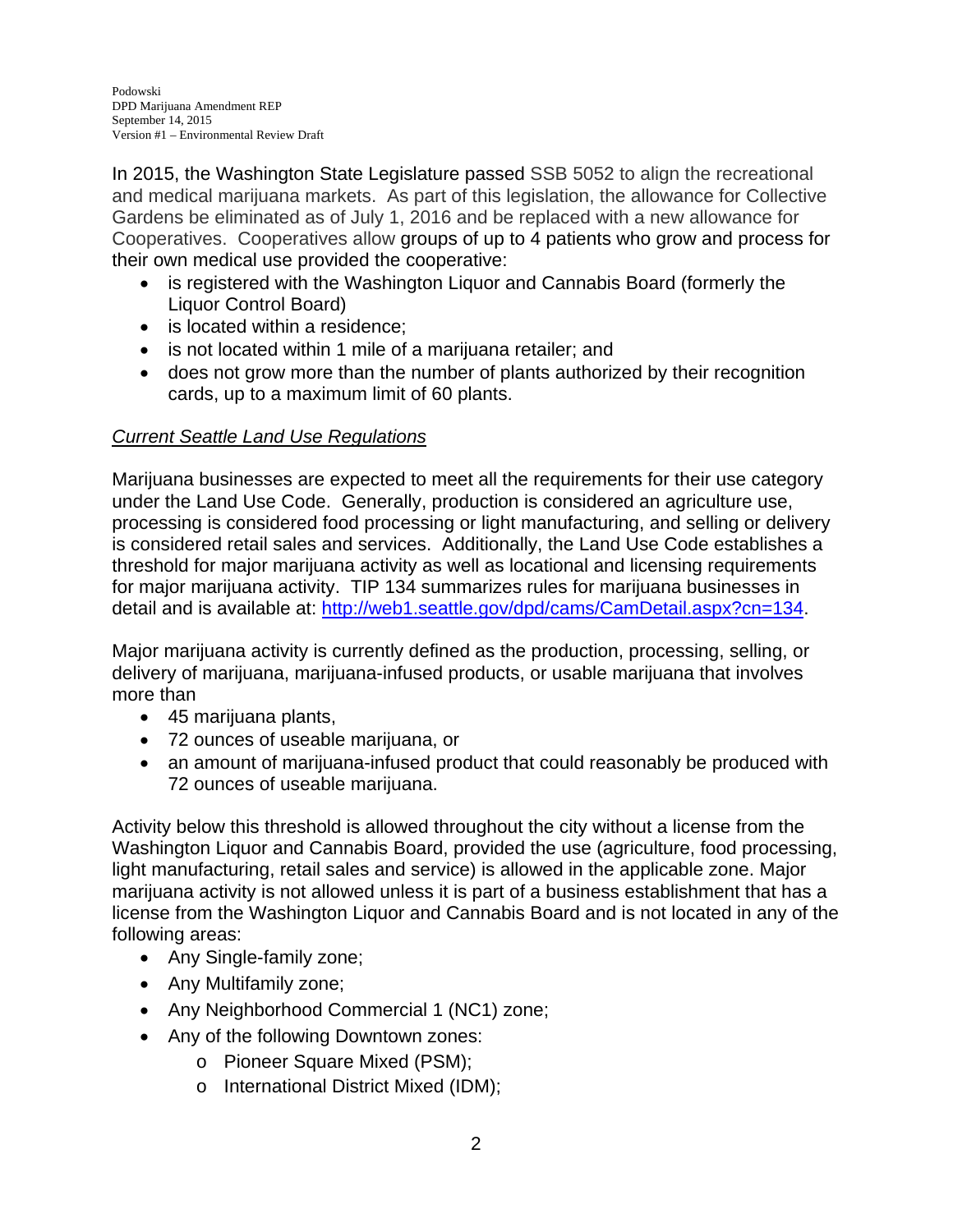- o International District Residential (IDR);
- o Downtown Harborfront 1 (DH1);
- o Downtown Harborfront 2 (DH2); or
- o Pike Market Mixed (PMM); or
- Any of the following districts:
	- o Ballard Avenue Landmark District;
	- o Columbia City Landmark District;
	- o Fort Lawton Landmark District;
	- o Harvard-Belmont Landmark District;
	- o International Special Review District;
	- o Pike Place Market Historical District;
	- o Pioneer Square Preservation District;
	- o Sand Point Overlay District; or
	- o Stadium Transition Area Overlay District.

# *Challenges with Existing Land Use Regulations*

The intent of the existing marijuana regulations was to allow individual collective gardens to continue operating throughout Seattle in order to allow an adequate supply of medical marijuana for patients. Consequently, the activity thresholds were established to be consistent with the state thresholds for individual collective gardens.

An unintended consequence of these regulations is that commercial operations producing, processing, selling, and delivering both medical and recreational marijuana and operating without a state license, have been allowed to open new facilities. In practice, it is possible for a commercial business to meet the requirements of the code by selling marijuana to retail facilities for distribution, or by operating processing and retail facilities that regularly restock their supply to avoid violating the threshold at any one time. Because the City does not have the authority or resources to ensure that this marijuana is actually being used for medical purposes, these commercial businesses may in effect be competing with licensed recreational stores. The potential impact of this outcome is particularly concerning as the unregulated businesses do not have to follow security, product testing, safety, or advertising requirements and do not pay marijuana-specific taxes. Consequently, they may also be able to provide products at a much lower cost than the licensed recreational businesses.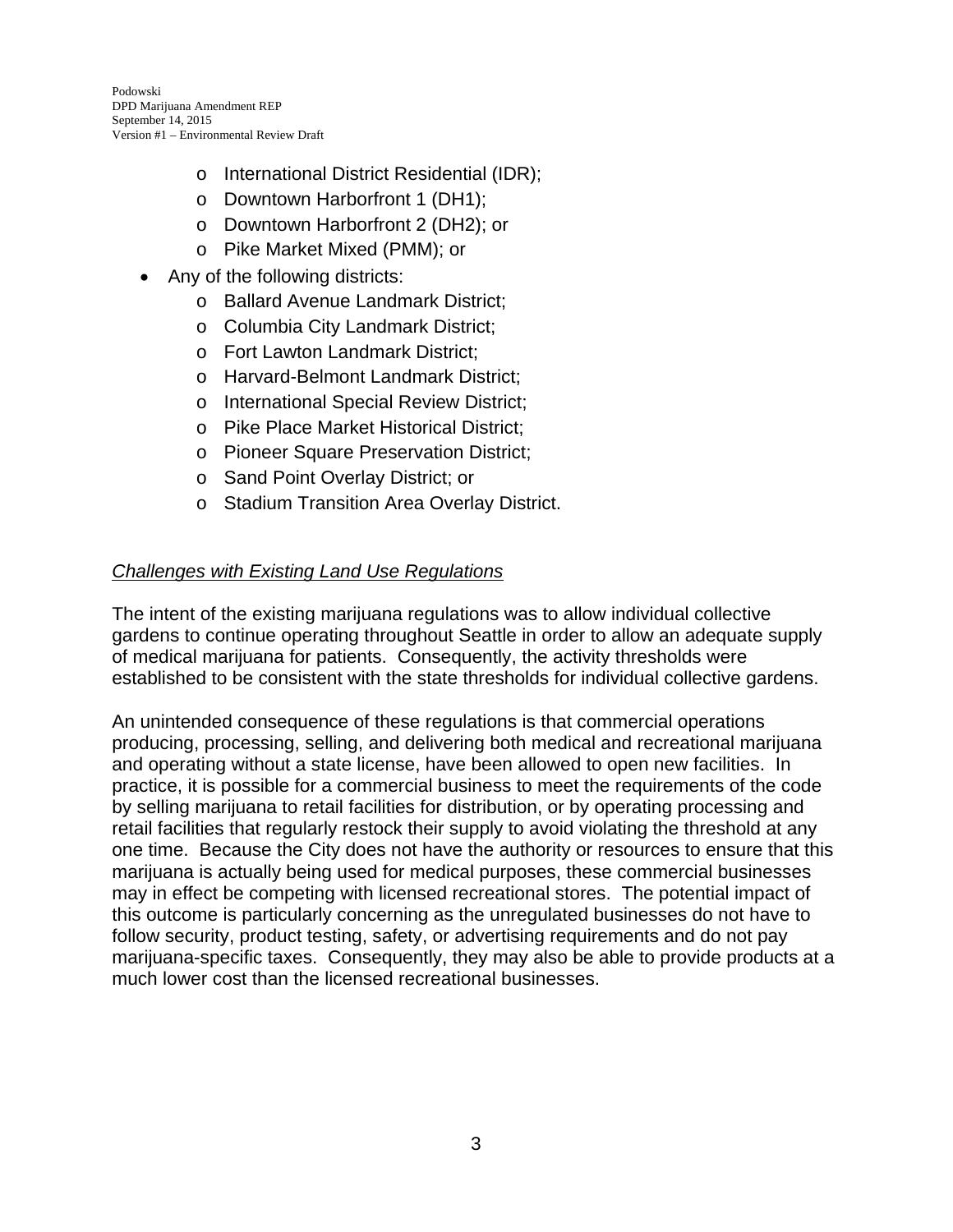# **Proposed Changes**

Land Use Code Section 23.42.058, Marijuana, would be reorganized to clarify how the rules apply to residential and other uses. The proposal requires a license to be obtained from the state and the City. In addition, the 'scope of provisions' and use provisions of applicable zones are amended to reflect the use regulations in Section 23.42.058. Three key elements are explained in more detail below:

- 1. The definition of major marijuana activity;
- 2. Separation requirements for major marijuana activity; and
- 3. Odor control standards.

# 1. Major Marijuana Activity.

The proposed bill would change the definition for major marijuana related activities as follows:

|                              | <b>Current threshold to be</b><br>considered major marijuana<br>activity                                                                                                | <b>Proposed threshold to be</b><br>considered major marijuana<br>activity                                                                                                                                                                |
|------------------------------|-------------------------------------------------------------------------------------------------------------------------------------------------------------------------|------------------------------------------------------------------------------------------------------------------------------------------------------------------------------------------------------------------------------------------|
| <b>Production</b>            | 45 plants                                                                                                                                                               | • Any production outside a dwelling<br>unit                                                                                                                                                                                              |
|                              |                                                                                                                                                                         | • Production inside a dwelling unit<br>including more than 15 plants,<br>except that 60 plants are allowed<br>for state registered cooperatives                                                                                          |
| <b>Processing</b>            | 72 ounces of useable marijuana<br>or an amount of marijuana-<br>infused product that could<br>reasonably be produced with 72<br>ounces of useable marijuana on-<br>site | • Any processing outside of a dwelling<br>unit<br>• Any processing within a dwelling<br>unit other than the drying or<br>incorporation into food of the<br>product of 15 plants, except that the<br>drying or incorporation into food of |
|                              |                                                                                                                                                                         | the product of 60 plants is allowed<br>for state registered cooperatives                                                                                                                                                                 |
| Selling &<br><b>Delivery</b> | 72 ounces of useable marijuana<br>or an amount of marijuana-<br>infused product that could<br>reasonably be produced from 72<br>ounces of useable marijuana on-<br>site | Any selling or delivery                                                                                                                                                                                                                  |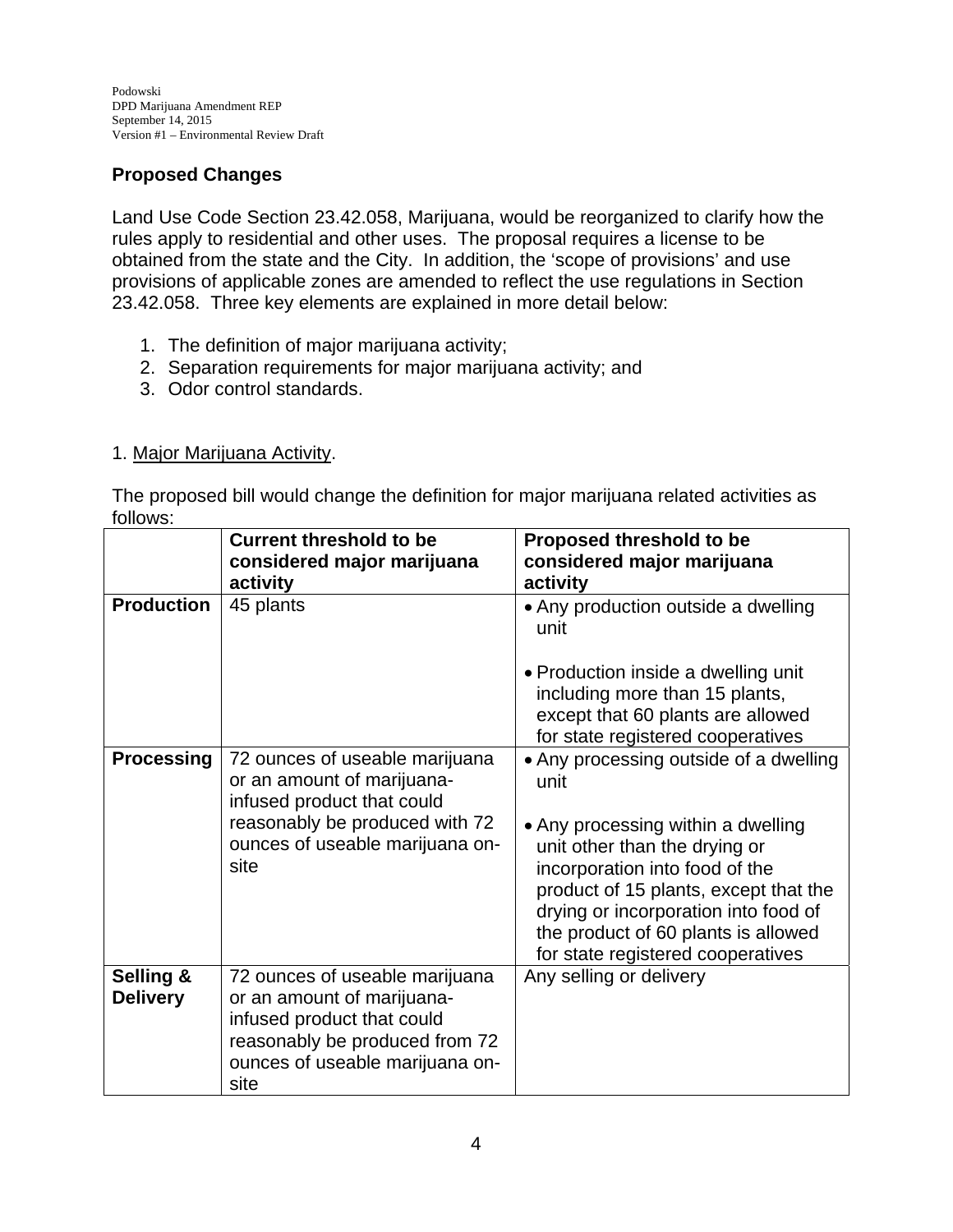These new thresholds would more clearly regulate the production, processing and sale of marijuana and marijuana products in order to ensure appropriate oversight and business practices consistent with state law.

## 2. Separation Requirements for Major Marijuana Activity.

The proposal includes provisions that require certain marijuana related businesses to be separated by a minimum distance from each other and from a list of uses as follows:

| <b>Applicable Uses*</b>                                                                                                                                                       | <b>Separation Requirement**</b>                                                                                      |
|-------------------------------------------------------------------------------------------------------------------------------------------------------------------------------|----------------------------------------------------------------------------------------------------------------------|
| New or expanding major marijuana activity from:<br>elementary school;<br>secondary school; or<br>playground.                                                                  | 1000 feet                                                                                                            |
| New or expanding major marijuana activity from:<br>child care center;<br>game arcade;<br>library; public park;<br>public transit center; or<br>recreation center or facility. | 250 feet                                                                                                             |
| New or expanding major marijuana activity involving<br>retail transactions from:<br>Any other major marijuana activity involving retail                                       | A major marijuana activity<br>involving retail transactions<br>may be located within 500<br>feet of no more than one |
| transactions.                                                                                                                                                                 | other property containing<br>state-licensed major<br>marijuana activity involving<br>retail transactions.            |

\*The uses are defined in the Washington Administrative Code section 314-55-010. \*\*Distances are measured from any lot line of property on which any of the listed uses are located or proposed to be located.

The separation requirements are intended to balance the public, health, safety and welfare interests in having sufficient areas within which these activities may locate and prevent concentration of these activities in any one area.

## 3.Odor Control Standards.

Since the production and processing of marijuana can result in odors that may impact neighboring properties, the proposal is to add these marijuana related activities to existing odor control standards that are currently in the code for the applicable zones